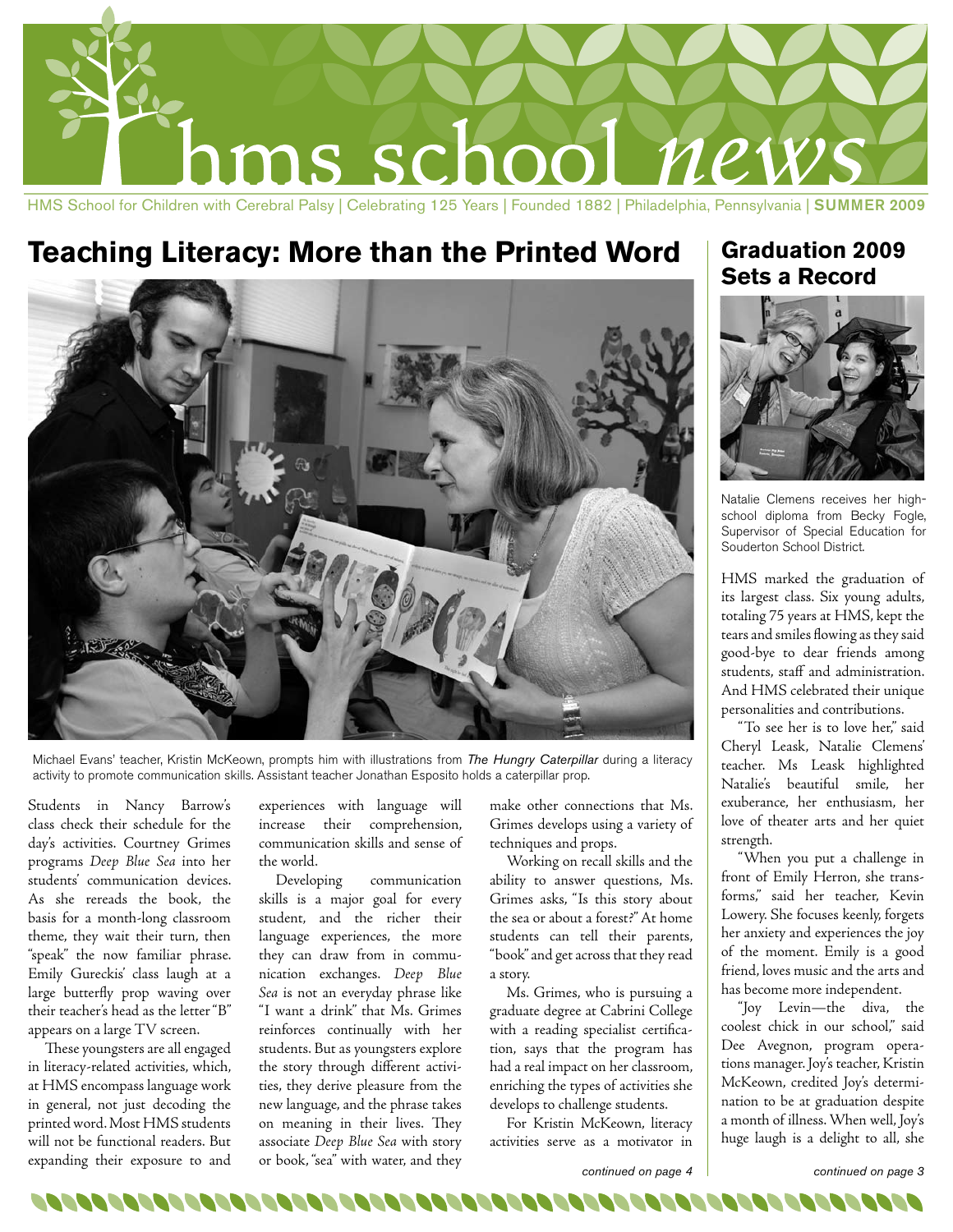

### **Executive Director's Message**

By Diane L. Gallagher, PhD

Harris Hall, our new state-of-the-art residence wing, can accommodate an increased number of residential students and enables HMS to care for them in a more conducive, user-friendly environment. It provides a dedicated space for residential life, wholly separate from the school program, with its own personality.

We are now positioned to aggressively market our residential program. Working with Kerri Hanlon, an experienced marketing consultant and an HMS parent, we are developing a strategic plan for expanding our resident population. As a professional and a parent intimately familiar with HMS's strengths, Ms. Hanlon is helping to craft and target our messages to diverse audiences throughout the Delaware Valley and beyond.

Our campaign for the coming school year will include additional open houses such as those we hosted in the spring, a broader ad campaign in varied publications, article placements where appropriate, exhibit tables at expos throughout the region and the state in addition to those we've traditionally participated in and outreach to targeted prospects.

The Marketing Committee of the Board, chaired by Natalie Bracaglia, is working actively with the administration and involving the entire board in aspects of the school's marketing effort. Board members want to be able to assist by attending open houses, joining visitors on school tours, approaching prospective donors and providing other supports.

We also anticipate that our new and expanded website, which will become operational this fall, will reflect a more positive and complete picture of HMS's services to parents of prospective students and to professional groups—school district representatives, special education staff, therapists, social service agencies, medical personnel and others.

In addition to our marketing plan, we should remember that each of us—administration and staff members, board members, parents, friends is a powerful ambassador for HMS. Please take the opportunity to talk about the school with others. We look forward to conversations with wider audiences as we build connections for HMS.

### **Student Artists Honored**

Fresh Artists, an organization that promotes the arts by making funds available for the arts in public schools, honored HMS student work at a May reception in the Comcast Center. Barbara Allen, Fresh Artists' Director, who served as a guest judge of HMS's annual Art Show, selected two pieces for display at the reception, one by Amanda Long and "Sunflower," a group painting effort. Corporations have the opportunity to make donations in order to acquire the works for their company offices. Attending the reception were HMS executive director Diane Gallagher, some of the artists and their families, several staff and resident students and Anthony Casillas, Student Government president.

The Southern Lehigh Middle School Jazz Band performed at HMS in May, as they have for several years. Band member Alex Long (standing), poses with highschool siblings and triplets Amanda, an HMS student (seated), and Allison and Aaron who made a special appearance with the band.

The Philadelphia School District's 2009 *We All Belong* Arts and Literature Contest recognized artwork by HMS students Michael Evans and Shanea Howell. The works are on display in the District's Administration Building.



## SAVE THE DATE! **March 11, 2010**

*"Collaboration: Building Bridges to the Community"*

A symposium for special education professionals hosted by HMS School

loves music and dance and has a definite sense of fashion.

Tom Porreca is an entertainer par excellence, loves to play jokes. "He is amazing," says his teacher, Cheryl Leask. "He loves his communication device, determined to communicate his likes and dislikes. He likes routine, but then surprises us with trying something new."

Melea Wise's sunshine smile lights up the room. Her final year prepared Melea for transition to the Margaret Moul home. Given wings by her team to choose her own schedule, Melea became increasingly independent. "She was glowing," said teacher Kevin Lowery.

Andrew Wyatt—so focused on his goals post-HMS—to become more efficient with his communication device and his power chair, to be able to fix problems and take care of himself. Andrew is a leader, a highly social being devoted to his family—an all-around great guy.







## **Graduation 2009 Sets a Record**

Clockwise from top:

Many HMS alumni return for Spring Dance on graduation night. Leah Zatuchni, a 2006 graduate, takes a spin on the dance floor with her father, Steve.

Emily Herron

Andrew Wyatt makes a proud entrance in the graduation procession, accompanied by his teacher, Kevin Rafferty (right) and previous teacher, Nancy Barrow.

Joy Levin with her teacher, Kristen McKeown and Diane Gallagher, HMS executive director after receiving her diploma from Abington School District.

Melea Wise flashes a smile as Faye Benshetler, Special Education Supervisor for North Penn School District, presents Melea's diploma.

Tom Porreca



*continued from page 1*

Ashley Overton goes nose to nose with a clown during a recent circus performance for HMS students. Assistant teacher Elisha Reid enjoys their communication.



Cheryl Leask, teacher, helps Taneisha Woodley get a good view of herself in a tiara at HMS's annual June Carnival.